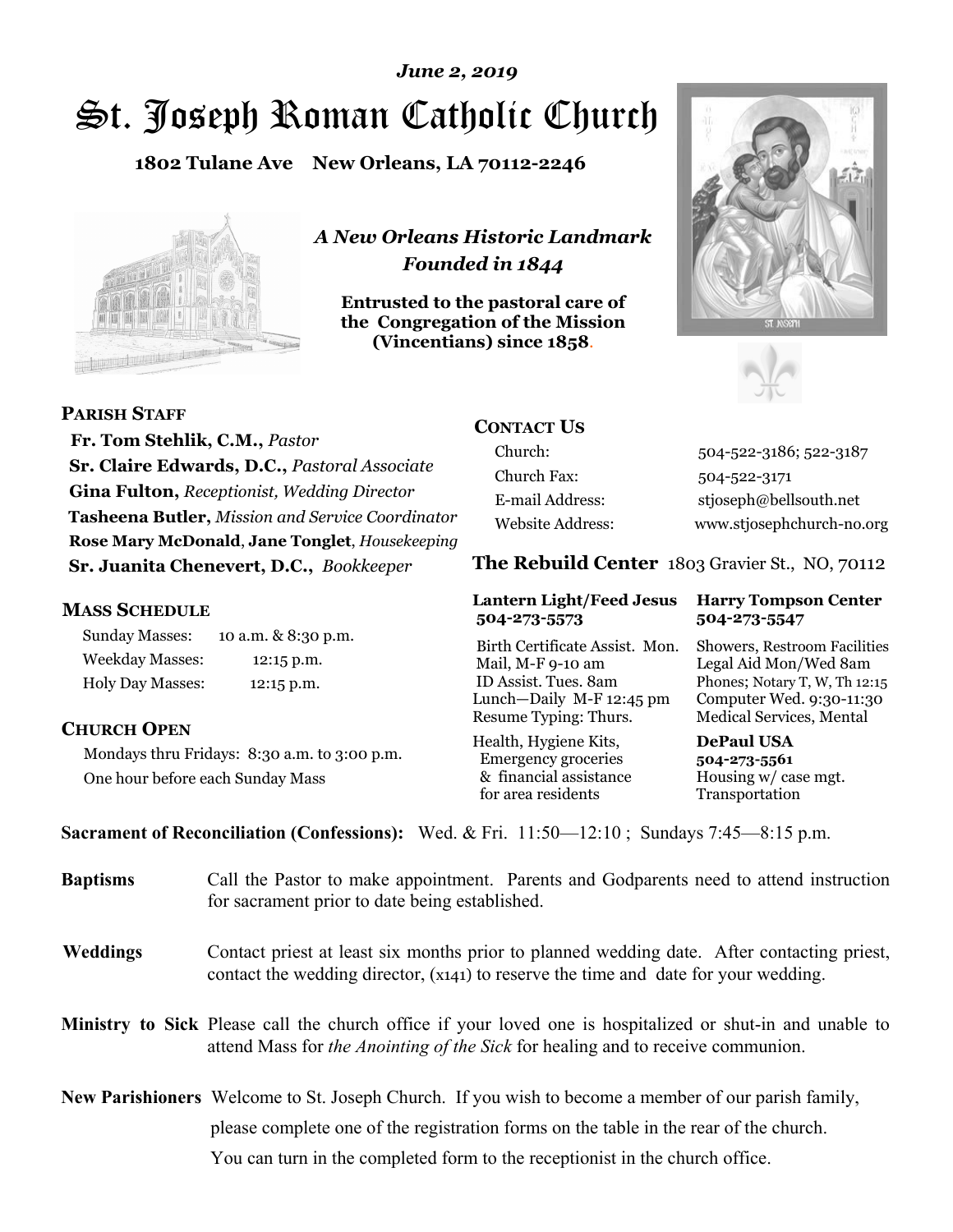# **Ascension of the Lord June 2, 2019**



 **10:00 am Dan & Annette Rein; Lilian Falmout +; Ken Kussmann +; Jim McKinney + 8:30 pm** *St. Joseph Parishioners and Benefactors*

 Monday, June 3, 2019—Charles Lwanga & Companions 12:15 p.m. **Charles J. Derbes, Jr. Family +**  Tuesday, June 4, 2019— 12:15 p.m. **Goria Cannon +; Fr. Tom**  Wednesday, June 5, 2019—St. Boniface 12:15 p.m. **Pippy Sanders**  Thursday, June 6, 2019—St. Norbert 12:15 p.m. **Zelda Reuter +**  Friday, June 7, 2019— 12:15p.m. **Winston Falgout + READINGS FOR THE WEEK**   *Sunday, June 2,* **One in Faith #1026** Monday: Acts 19:1-8; Ps 68:2-7; Jn 16:29-33 Tues.: Acts 20:17-27; Ps 68:10-21; Jn 17:1-11 Wed.: Acts 20:28-38; Ps 68:29-36; Jn 17:11-19 Thurs.: Acts 23:6-11; Ps 16:1-11; Jn 17:20-26 Friday: Acts 25:13-21; Ps 103:1-20; Jn 21:15-19 Sat.: Acts 28:16-31; Ps 11:4, 5, 7; Jn 21:20-25 Sunday: Acts 2:1-11; Ps 104:1, 24, 29-31; Rv 21:10-14, 22-23; Jn 14:23-29

#### **YOUR PRAYERS ARE ASKED FOR THE FOLLOWING PARISHIONERS , WHO ARE IN NEED OF HEALING:**

 Anthony Blaise, Clarke Bordelon, Lawrence & Mamie Brown, Cheryl Butler, Angelle Campbell; John Caron, John & Kathleen Gebbia, Sylvia Daily-Powell, Joseph Delay, Bernardine Dupre, Terry Eggleston, Linda Elwood, Heather Faircloth, Frances Fiegler, Darrell & Ramona Ford, Mark Eiserloh, Shirley Gaither, Roselyn Hansen, Sarah Hollier-Watkins, Marvin Johnston, Jim Karam, Bill Kroetz, Ken Kussman, Nowell Lacking, Landy Lanza, James Leung, Andrew Marino, Sara Marino, Priscilla Martin, Karen McCoy, Hazel McMiller, Donna Moore, Susan Orkus; Tina Roderfeld, Irelia Robinson; Bernie Saul; Pippy Sanders, Anita Schexnayder; Louise Sonnier, Mel & Gaspar Schiro; Theard Simms, Fr. Tom Stehlik, CM, Malcolm Taylor, Jane Tonglet, Fritz & George Tripkovich, Georgiana Prevost, Marion Vaughn, Frank Varela, Sr.,

Juanita Ware, Cathleen Ward, Warren Webster, Helen Wilson, Mary Willis, Lynn Williams, Charlie & JoAnn Slocum.

#### **SANCTUARY CANDLE AND MASS INTENTIONS**

 The Sanctuary Candle is burning this week to pray for the eternal rest of **Angelique Cronin.** To reserve a date to burn the Candle in memory of someone or for a special intention, please call the church office (522-3186). The Sanctuary Candle offering is \$15 for one week. The offering for Mass intentions is \$5.00 per Mass.

# **Youth Retreat**

 of prayer, reflections, discussions, and activities based on the Paschal Mystery. TEC is a special experience Sponsored by the Archdiocese of New Orleans, Teens Encounter Christ (TEC) is a three-day retreat weekend with topics and an approach designed for older adolescents and young adults who have completed their second semester of their sophomore year of High School. The next TEC Retreat, TEC #137, is June 22-24, 2019. New Orleans TEC weekends are held at the Rosaryville Spirit Life Center, and the cost is \$85. For more information or to apply to attend, please visit www.tecneworleans.com.

# **Lord Teach Me to Pray Facilitator**

Are you a woman or man of prayer? Are you comfortable working with small groups? On June 22, 2019, St. Pius X Parish will host a Facilitator Training-Retreat for the "Lord Teach Me To Pray" (LTMTP) prayer series. There is no charge. It will be conducted in a retreat setting and discernment atmosphere. Come and discern if God is calling you to become a facilitator! Or, if you are simply interested in finding out more about Ignatian Prayer and the "Lord, Teach Me to Pray" prayer series, you are also invited. For info and registration contact Dianne Caverly at (504) 283-9292 or dlcaverly@gmail.com. Or to download a registration form, go to www.lordteachmetopray.com.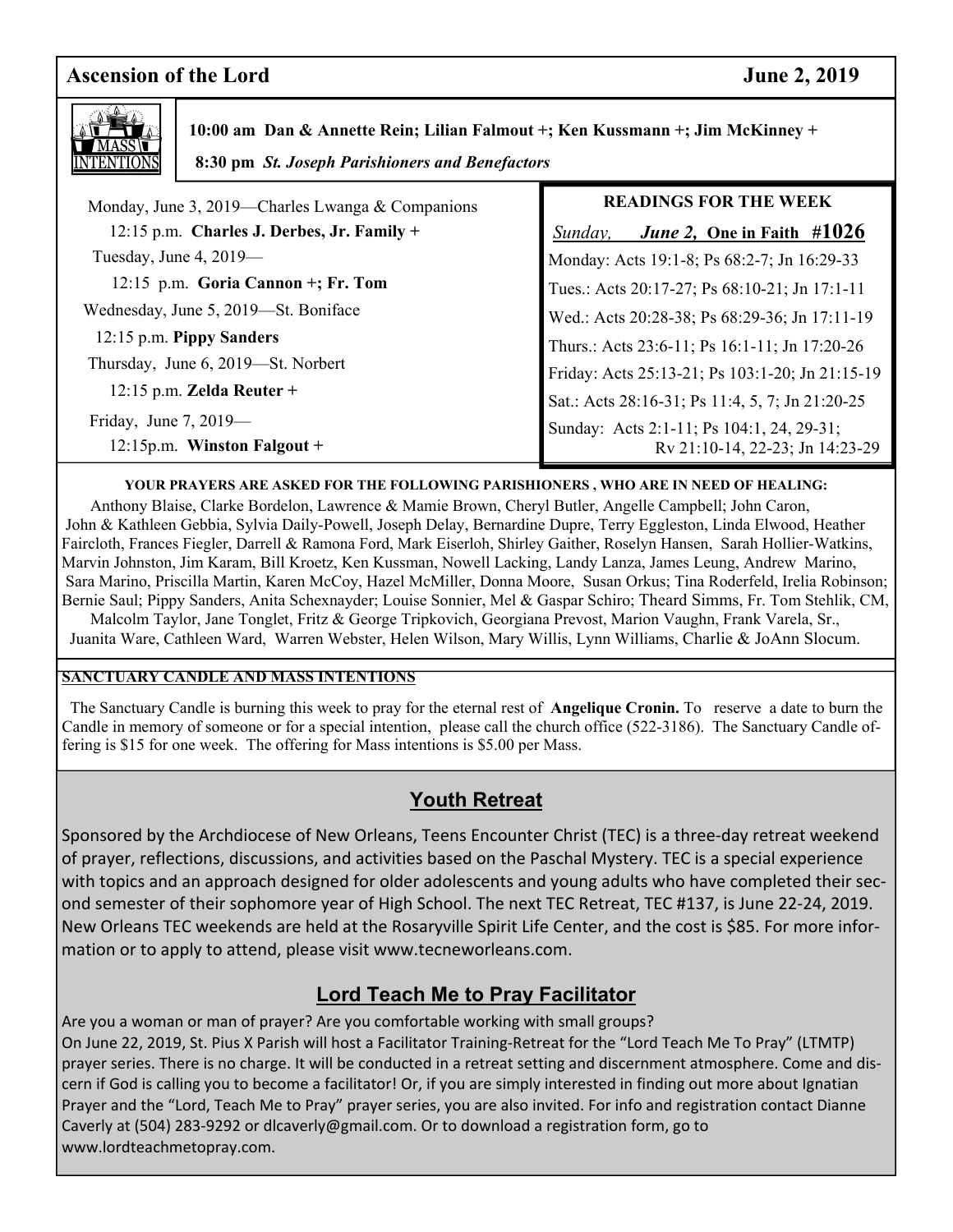God mounts his throne amid shouts of joy; the LORD, amid trumpet blasts. *— Psalm 47:6*

| <b>PARISH CALENDAR</b>                                                      |  |  |
|-----------------------------------------------------------------------------|--|--|
| June Sunday–Children's Liturgy $(10 \text{ am } \& 8:30 \text{ pm Masses})$ |  |  |
| 7 June Friday–Lantern Light Gala (3200 Ridgelake Dr., Met)                  |  |  |

Ξ

**TREASURE & STEWARDSHIP**

 **Sunday, May 26….….….....\$ 5,660.00 Second Collection India……\$2,390.00**   *Thank you for your generosity!* 

**Refugees** We need your help to support immigrants and refugees through Family Literacy Services at Catholic Charities Archdiocese of New Orleans (CCANO). CCANO's (ESL) department is seeking reliable, passionate volunteers to support Family Literacy by helping our families with English language practice, academic schoolwork, HiSET support, Citizenship services, and workforce preparation. Volunteers tutor one-on-one or in small groups, either adults or children. Family Literacy runs Mondays and Thursday 3 – 5:30 PM and Fridays 10 AM – 3 PM in our Metairie office (2505 Maine Ave). Volunteers must attend Safe Environment training and pass a fingerprint/background check. Commitment required: once a week (2.5 hours a day) for a semester. Email immigrationedu@ccano.org or call 504-310-6893 for info.



# **Pope Francis'** *June* **Intention**

That priests, with modesty and humility of their lives, commit themselves actively to a solidarity with those who are most poor.

 **Prayers and Congratulations to the newly ordained deacons:** 



Sylvester Ugbada Adoga, Kesiena Dennis Obienu, Luis Carlos Duarte González, John Daniel Yike and Luis Carlos Valencia Osorio

### **TODAY'S READINGS**

**First Reading** — Jesus tells the disciples that they will be witnesses to the ends of the earth (Acts 1:1-11). **Psalm** — God mounts his throne to shouts of joy: a blare of

trumpets for the Lord (Psalm 47).

**Second Reading** — God seated Jesus at his right hand in the heavens (Ephesians 1:17-23) *or Hebrews 9:24-28; 10:19-23*. **Gospel** — As Jesus blessed his disciples he parted from them and was taken up to heaven (Luke 24:46-53).

# **FEET ON THE GROUND**

"Until next week, keep your feet on the ground and keep reaching for the stars!" Not today's scriptural wisdom, but legendary DJ Casey Kasem's sage advice, heard across America for generations, *American Top 40*'s challenging sign-off. Though Casey wasn't quoting scripture, today's Acts of the Apostles offers similar advice. As Jesus ascended, disciples "were looking intently at the sky." Wouldn't we prefer a soul-relaxing gaze into peaceful blue skies to a heart-breaking focus on this blood-stained earth? But heavenly questioners asked Jesus' first disciples, "Why are you standing there looking at the sky?" Earth awaited their mission! While our hearts should "keep reaching for" heaven, we need to "keep our feet on the ground." Ascension's scriptures and the Jubilee of Mercy remind us: the Jesus we revere as "ascended into heaven" lives right here among us on earth, awaiting our recognition and loving service.

#### **CHARTER FOR THE PROTECTION OF CHILDREN AND YOUNG PEOPLE**

In response to the Charter for the Protection of Children and Young People from the United States Conference of Catholic Bishops, the Archdiocese of New Orleans continues to make the Hot Line available for anyone who has been hurt or sexually abused by anyone who works for the Church. The Hot Line continues to be available; the number is (504) 522-5019. In continuing our commitment to support and to heal, we invite and encourage individuals who have been hurt or sexually abused recently or in the past by clergy, religious or other employees of the Archdiocese to call our Hot Line and your message will be received confidentially by a mental health professional. Anyone can make a direct call during regular business hours to the Victims' Assistance Coordinator at (504) 861-6253.